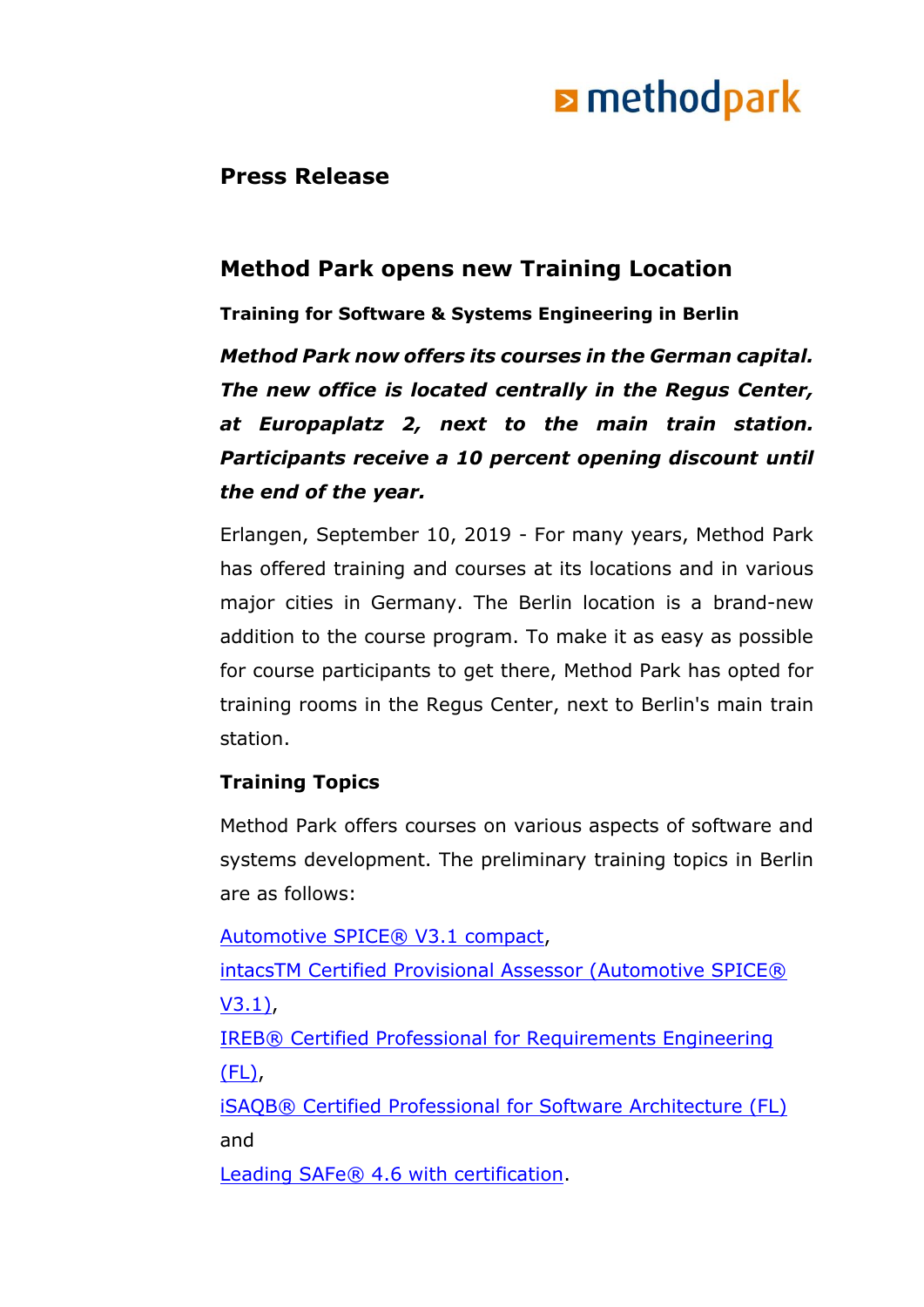# **E** methodpark

Method Park will soon add even more training topics to its Berlin schedule.

#### **Opening Discount**

For all courses, which take place at the new location until December 31, 2019, participants receive a 10 percent discount - in addition to other discounts such as early bird discounts or multiple bookings.

*Number of characters (space characters included): 1.437 characters*

#### **About Method Park**

Method Park specializes in complex product engineering in the environments of the automotive, medical and aerospace industries. Method Park's portfolio includes consulting and engineering services, a comprehensive training program and the process management tool "Stages".

Method Park was founded in 2001. On a worldwide basis, the company has supported and coached its customers on process optimization, compliance to industry-specific standards and legal regulations, as well as the management of projects, products and quality assurance. Method Park offers a practice-based training program on all current topics of Software & Systems Engineering. In 2017, Method Park became official VDA QMC training provider of Automotive SPICE® courses. For the recent version of Automotive SPICE® V3.1, Method Park has developed a free app for iOS and Android.

With "Stages", Method Park offers a model-based process management tool, which supports its users on the definition, communication and application of complex processes, particularly in the engineering environment – globally, beyond organizational borders and always in compliance with various industry-specific standards.

With around 200 employees, the company group has locations in Erlangen, Frankfurt on the Main, Hamburg, Munich and Stuttgart as well as in Detroit, Miami and Pittsburgh in the US.

#### **For further information please contact:**

Dr. Christina Ohde-Benna, PR-Assistant Method Park Holding AG, Wetterkreuz 19a, 91058 Erlangen, Germany [Christina.Ohde-Benna@methodpark.de](mailto:Christina.Ohde-Benna@methodpark.de) [www.methodpark.com](http://www.methodpark.com/)